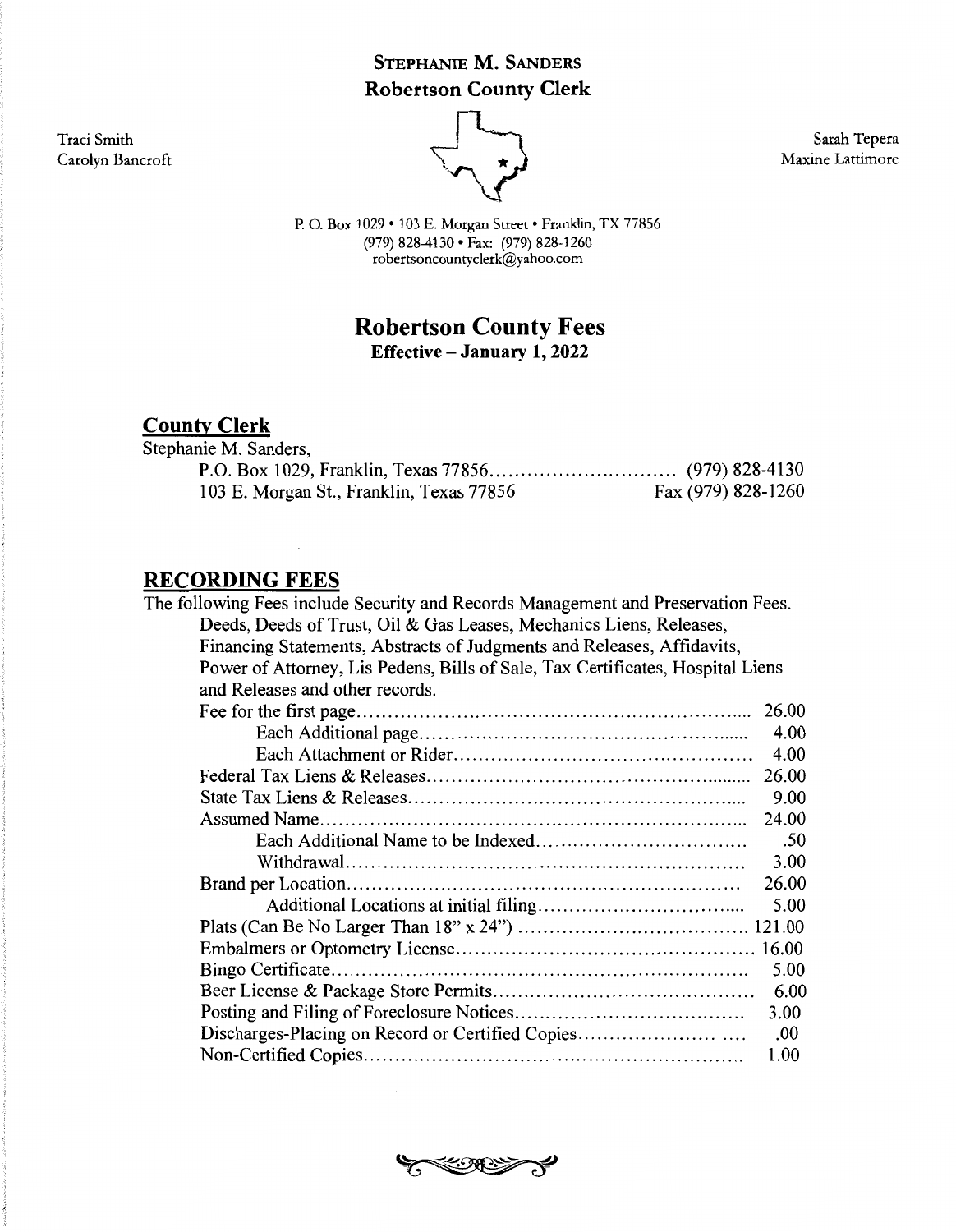| Certified Copies (Excluding Birth $\&$ Death Records) |      |
|-------------------------------------------------------|------|
|                                                       | 6.00 |
|                                                       | 1.00 |

Note: Included in the cost for filing and recording in the Real Property, UCC, Assumed Name, Brands, Embalmers, Optometry, Federal Tax Liens & Releases, and Plat Records is a fee of \$10.00 for County Clerk's Records Management & Preservation Fund, this money can only be used for the Management & Preservation of County Clerk Records.

### **Vital Statistics**

|                                                                 | 23.00<br>21.00<br>4.00 |
|-----------------------------------------------------------------|------------------------|
|                                                                 | 5.00                   |
| Marriage License                                                |                        |
|                                                                 | 22.00                  |
|                                                                 | 82.00                  |
|                                                                 | 41.00                  |
|                                                                 | 6.00                   |
| Request for record services, in Austin, should be addressed to: |                        |
| <b>Bureau of Vital Statistics</b>                               |                        |
| <b>Texas Department of Health</b>                               |                        |
| 1100 West 49 <sup>th</sup> Street                               |                        |
|                                                                 | 23.00                  |

# **Probate Fees**

| The following fees include Security fees and Record Management and Preservation Fees. |        |
|---------------------------------------------------------------------------------------|--------|
|                                                                                       | 394.00 |
|                                                                                       | 394.00 |
|                                                                                       | 394.00 |
|                                                                                       | 2.00   |
| Each Order Judge Signs after Allowance of Three                                       | 2.00   |
|                                                                                       | 10.00  |
|                                                                                       | 120.00 |
| Inventory & Appraisement Filed After 120 Days of Original Filing                      | 25.00  |
|                                                                                       | 25.00  |
|                                                                                       | 25.00  |
|                                                                                       | 10.00  |
|                                                                                       | 8.00   |
|                                                                                       | 394.00 |